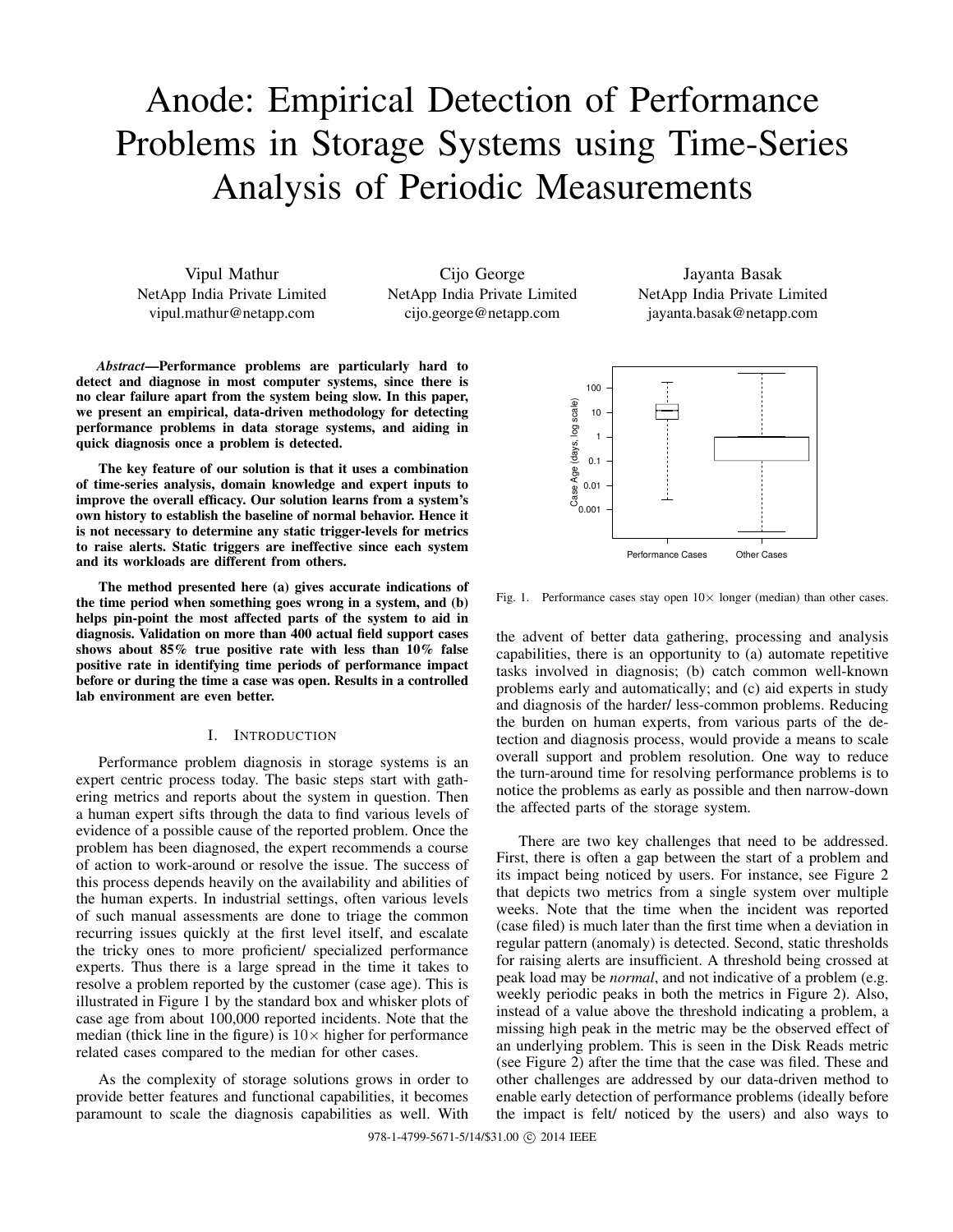

Fig. 2. Nine weeks of CPU Busy and Disk Reads metrics from a field-deployed storage system. *Anode* detects an anomaly in the system much before the user actually opened a support case, as indicated.

identify the top affected parts of the system. The key highlights and contributions of this work are:

- Using the history of a system to derive a dynamic notion of normal behavior. Hence, eliminating the need to set static thresholds on metrics for raising performance alerts.
- Applying an empirical, data-driven approach to detection of performance problems in storage systems hosting actual customer workloads.
- The core of our method is metric, workload and system agnostic and can be readily adapted to other types of server systems.
- We take domain knowledge into account by using the notion of aggregation sets that can be pre-determined.
- This method aims to make the life of support personnel and administrators easier, rather than aim to replace them with a complicated system.
- The system uses simple, well-known concepts for its core processing and thus can readily keep up with changes in system needs and hardware/ software stack. This is often not the case for other methods with brittle models of system behavior.

The paper is organized as follows. Section II discusses some existing work pertaining to applications and techniques for anomaly detection. Section III gives an overview of the architecture and system model for the detection of performance problems in field-deployed storage systems. We describe our proposed methodology in Section IV, and present results on lab experiments and field-reported incidents in Section V. The paper concludes in Section VI.

# II. RELATED WORK

In literature anomaly detection has been used in varying application domains starting from credit card fraud detection to network anomaly detection. Below we first discuss some specific use-cases of anomaly detection, followed by a summary of techniques for anomaly detection on time-series data.

## *A. Applications of anomaly detection*

In [1], network anomalies are detected using a modified form of kernel recursive least square. The authors first detect the normal range of values in the feature space (upper and lower bounds). Subsequently, any observation violating these bounds is triggered as an anomaly. In [2], a probabilistic model of the time-series of observations is constructed using exponentially weighted moving average (EWMA). If any observation deviates from the value predicted by this model, then an anomaly is flagged. This technique is then successfully applied in network anomaly detection. In [3], multivariate singular value decomposition (SVD) technique has been used to represent the time-series of network traffic into multiple principal components. Any deviation in the normal ranges of these multiple components is detected as a network anomaly.

In [4] anomalies in the Internet traffic have been identified by representing the traffic as multi-resolution time-series. Any anomaly detected at any resolution is then summed up (with the proper weighting mechanism) with that of the other resolutions. The authors claim that the resultant anomaly detection is much superior to single-resolution anomaly detection. Anomaly detection has been successfully applied in various other domains such as automobile fault detection [5], aviation safety [6], early detection of ecosystem disturbances in earth science data [7], and early detection of disease outbreak [8].

Anomaly detection has been successfully applied in problem diagnosis in different systems. In many of these analyses, certain signatures were computed from the problem sources (anomalies) and then these signatures were visually displayed or automatically processed. For example, in [9], the authors developed a visualization tool called Theia that analyzes application-level logs in a Hadoop cluster, and generates visual signatures of each job's performance. These visual signatures provide compact representations of task durations, task status, and data consumption by jobs. In [10], the authors developed a diagnostic tool called Giza to characterize and troubleshoot performance issues in one of the largest IPTV networks in North America. Various measurements such as device usage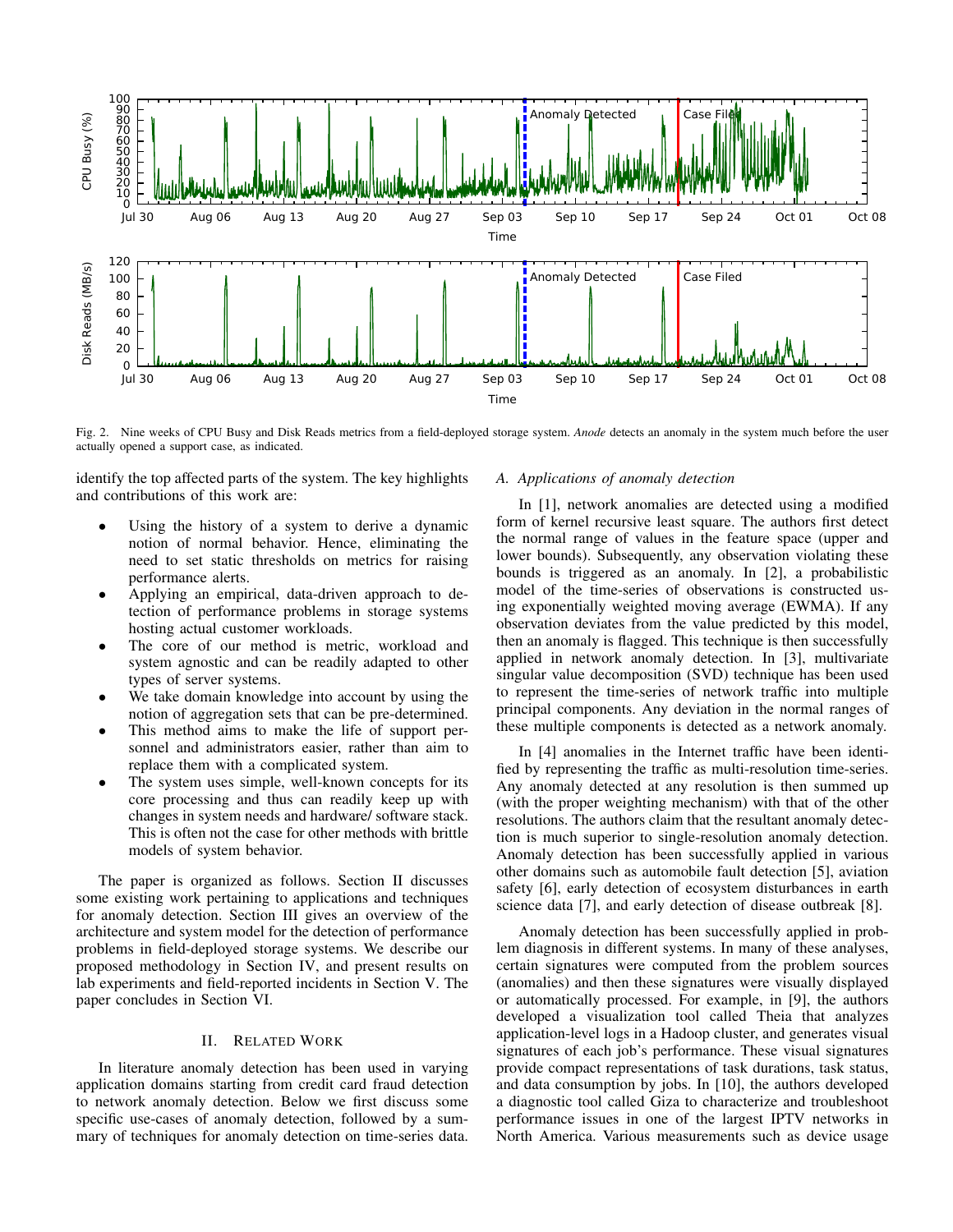and error logs, user activity logs, video quality alarms, and customer trouble tickets were considered and multi-resolution data analysis was applied to detect and localize regions in the IPTV distribution hierarchy that are experiencing serious performance problems. In [11], the authors use machine learning, specifically a decision tree based random forests, to characterize applications' hardware behavior by modeling the hardware events. They use machine learning on the architectural micro-benchmarks to fingerprint the performance problems throughout the core and memory hierarchy.

To our knowledge, this paper represents the first application of time-series analysis based anomaly detection combined with domain knowledge to analyze empirical data for detecting performance problems in storage domain.

## *B. Techniques for anomaly detection in time-series*

The techniques for anomaly detection in time-series have been broadly classified into the following four categories as per survey presented in [12]–[14]: (a) kernel based techniques, (b) predictive techniques, (c) segmentation based techniques, and (d) window based techniques. Usually in kernel based techniques, the time series is modeled as a function of kernel matrices of the observations in multidimensional space. The test time series is then fitted with the function using optimization techniques and outliers are obtained as the anomalous vectors of observations. For example, support vector regression is an instance where some of the support vectors can represent the anomalous behavior. In predictive techniques, the timeseries is statistically represented as a function of its past behavior (for example EWMA in [2]). The future values are then predicted based on the past behavior and any major deviation from the predicted behavior is considered as an anomaly. In segmentation based techniques, a time-series is represented as short segments and a model is built to represent the transitions as state-transition machine (e.g., Markov chain). Any behavior manifested as a transition that cannot be captured by the state-transition machine is treated as an anomaly. In the window based techniques, several windows of observations are overlaid on each other and the normal behavior with respective bounds are derived. Any characteristic of the timeseries not conforming the bounds of normal behavior is flagged as anomaly. In this paper, we perform widow-based anomaly detection.

# III. ARCHITECTURE AND SYSTEM MODEL

The parts involved in detection and diagnosis of performance problems in deployed storage systems are depicted in Figure 3. Metrics are periodically (say every hour) collected and recorded locally by the storage systems deployed at the field data center. This recorded measurement data is uploaded to the central *Anode* data center via the Internet, and sits in a database. Next, the data is pulled out of the database and analyzed by the *Anode* system in a batch manner. The specific steps in processing are depicted as blocks in Figure 3 and described later in Section IV. The results of the analysis are in the form of alerts or advice that can be sent back to administrators at the field deployment site, or alternatively consumed by a reporting and corrective action system.

The *Anode* system consists of a data warehouse to store the measurement data uploaded from all the systems deployed



Fig. 3. Overview of performance problem diagnosis, in deployed storage systems, using *Anode*.

in the field data centers. It also contains a cluster of compute nodes where the data is processed. In our current experimental setup, the compute nodes are represented by a single virtual machine with enough resources to completely process one week's measurement data from one storage system in about 5-10 minutes. More such virtual machines can be provisioned, as the need arises, to analyze more systems in parallel.

The current work-flow for addressing any performance issues that may arise in a deployed storage system has been briefly introduced in Section I. With the *Anode* system, the main change in this process would be that data is automatically analyzed at a central location (instead of local tools at the field data center), and the results are made available to the admins.

Looking deeper into the storage systems themselves, there are various sub-systems/ resources/ logical entities that need to be monitored. Hence, each sub-system is programmed to monitor metrics relevant to that sub-system. The full set of metrics is thus divided into sub-sets based on hardware resources (e.g. disks, processors, network cards, memory etc.), or logical/ software entities (such as RAID groups, partitions, protocols etc.). Further, most of these entities (for example: processors, disks, storage space partitions) have multiple instances within each system. The same sub-set of metrics specific to each subsystem (like utilization for CPU, throughput for network card, latency for protocols, space used for partitions) is monitored for each instance of that entity. In the next section, we describe the steps of our solution in detail.

# IV. SOLUTION METHODOLOGY

Our solution consists of the steps and parts depicted in Figure 3. Before describing the steps involved in our solution below, we begin with a brief introduction to the metrics that are measured. We also introduce some common facts and notations used in the rest of the paper.

In our study, the number of total metrics per storage system varied from a few hundred for smaller systems to several tens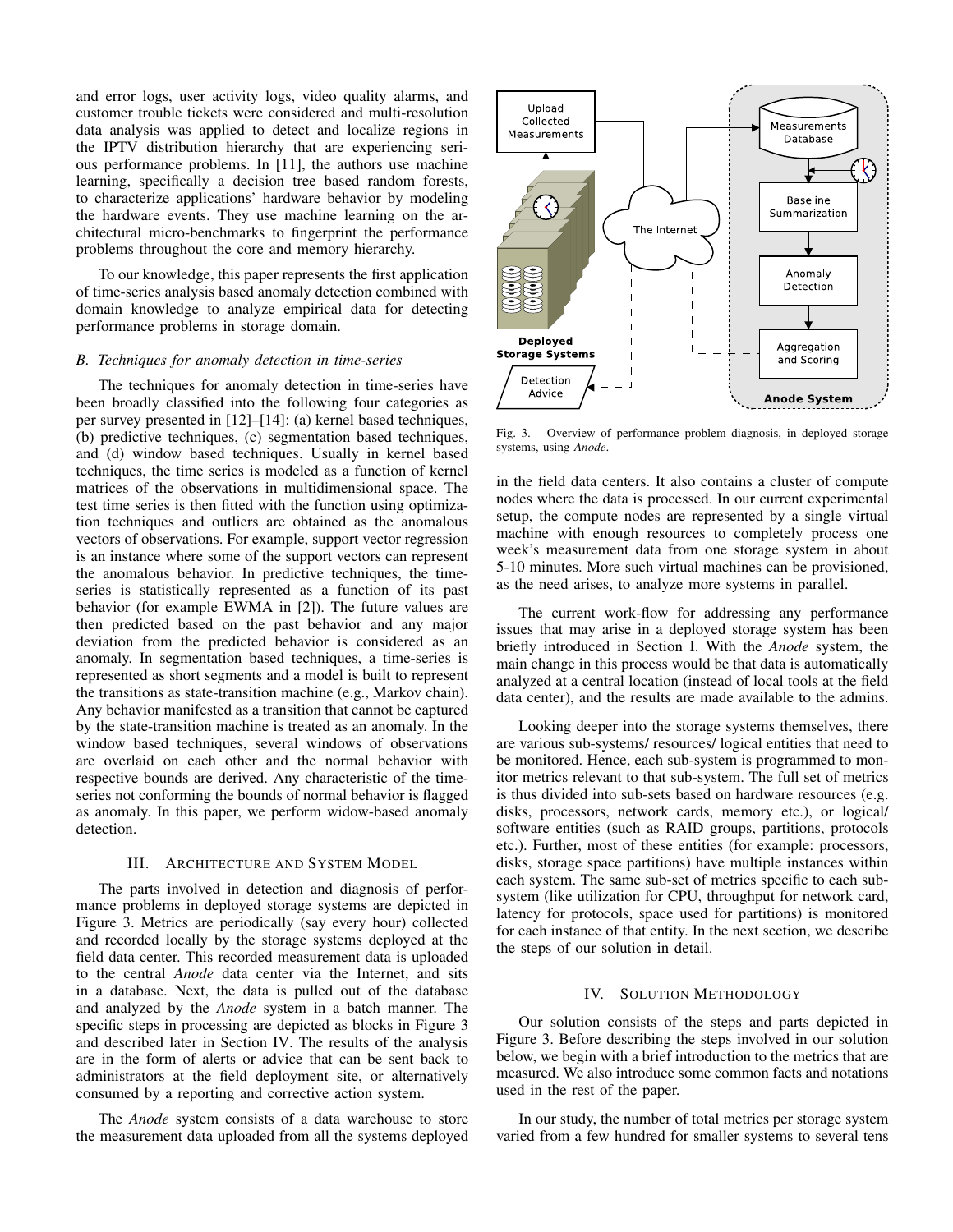of thousands for large systems with thousands of disks and multiple network cards etc.

Since metrics are collected periodically over time (hourly averages in this case), it makes sense to view each metric as a time series of individual measurements. Let us introduce some notations used to describe the analysis in the rest of the paper. We denote a time series of measurements of metric  $x$  (taken at regular discrete intervals  $\Delta t$ ) with bold lowercase letters like x. We have

$$
x^{\Delta t} = (x_1, x_2, \dots, x_n)
$$
 (1)

where  $x_i$  for  $1 \le i \le n$  are n values of the metric x. The single discrete measurement  $x_i$  of metric x taken at time instant t represents an average of the values of the quantity  $x$  in the previous left-open interval  $(t-\Delta t, t]$ . Thus if measurement  $x_1$ was recorded at time t, then  $x_2$  would be recorded at time  $t+$  $\Delta t$ ,  $x_3$  at time  $t+2\Delta t$  and so on till  $x_n$  being recorded at time  $t + (n-1)\Delta t$ . Since the time interval between measurements is always one hour throughout this paper, we drop the  $\Delta t$ notation and call the time series  $x$  for simplicity. A set of multiple related time series is denoted by bold uppercase letters like  $X$ , and defined as

$$
\mathbf{X} = \{\mathbf{x}, \mathbf{y}, \ldots\}.
$$
 (2)

## *A. Data Collection*

In order to analyze the value of metrics over time, we use a two-step scheme for collecting the measurement data itself. First, each storage system periodically measures metrics of interest (every hour in this paper, but any appropriate fixed period could be used) and internally records them to a log file. Second, these recorded measurements are sent back to the *Anode* data center via the Internet over a secure channel. This can be done either at regular intervals (say daily/ weekly), or on-demand by an administrator at the field data center. The *Anode* data center receives these collected measurements from all deployed storage systems across the world and stores them in a data warehouse, ready for analysis. Note that the set of metrics to monitor and record is programmed into each storage system before it is deployed. Hence there are no direct calls made from the *Anode* data center to the actual storage systems in the individual field data centers.

In the following subsections we describe the analysis steps that are carried out by *Anode*. These steps are carried out in batch mode on the collected data read from the data warehouse (see Figure 3). The analysis may also be manually triggered if needed, for instance, when a field administrator calls for an assessment.

## *B. Baseline Summarization*

The objective of this step is to establish the expected range of values for each metric. This is where we avoid the use of any static thresholds, since they are observed to be insufficient as discussed earlier.

*a) Weekly periodicity:* of metric values is observed in most systems we studied. This means that the same pattern of metric values is seen to repeat week after week. Thus, for instance, the average value each week for the period Monday 9am-10am is expected to be in the same range as previous week's Monday 9am-10am. A sample of this is seen visually in Figure 4 where the Rate of Read Operations is seen to repeat in the same pattern week after week. This weekly periodicity is the key observation we utilize to find the expected baseline *normal* value for each metric, at each hour of a week. Note that the underlying reason for such periodicity is that workloads are triggered by users' actions, that are known to go through daily cycles, with weekends being different.

Our summary  $S(x)$  of what a typical week looks like for metric x represented as time series  $x$  is based on the previous  $k$  weeks of values for the metric, summarized as follows. If  $x^1, x^2, \ldots, x^k$  are the time-series of values of metric x in previous  $k$  weeks, where

 $\boldsymbol{x}^k = \left(x_1^k, x_2^k, \ldots, x_n^k\right)$ 

and

$$
\widetilde{x_i} = \text{median}\left(x_i^1, x_i^2, \dots, x_i^k\right) \tag{4}
$$

(3)

$$
\sigma_{x_i} = \text{standard\_deviation} \left( x_i^1, x_i^2, \dots, x_i^k \right) \tag{5}
$$

$$
\widetilde{\boldsymbol{x}} = (\widetilde{x_1}, \widetilde{x_2}, \dots, \widetilde{x_n}) \tag{6}
$$

$$
\sigma_{\boldsymbol{x}} = (\sigma_{x_1}, \sigma_{x_2}, \dots, \sigma_{x_n}) \tag{7}
$$

then

$$
\widetilde{\boldsymbol{x}} \pm \sigma_{\boldsymbol{x}} = (\widetilde{x_1} \pm \sigma_{x_1}, \widetilde{x_2} \pm \sigma_{x_2}, \dots, \widetilde{x_n} \pm \sigma_{x_n})
$$
(8)

$$
\mathcal{S}(\boldsymbol{x}) = \{\widetilde{\boldsymbol{x}}, \ \widetilde{\boldsymbol{x}} - \sigma_{\boldsymbol{x}}, \ \widetilde{\boldsymbol{x}} + \sigma_{\boldsymbol{x}}\}\tag{9}
$$

In other words, the baseline summary of a metric consists of the median and a  $2\sigma$  band at each index period (hour) of the week, based on data from the same period in previous  $k$  weeks. Note that since we have hourly values as our measurements, there are  $n=168$  successive values in each week. As sample of such a summary, see the first two graphs of Figure 4 depicting the Rate of Read Operations in a system. The first graph (Fig. 4(a)) depicts successive weeks with overlapping lines illustrating the periodic nature of the workload, and the second graph (Fig. 4(b)) depicts the median, upper and lower bands of the summary of the same metric.

We chose median as our measure of central tendency as it is robust to outliers, while having standard deviation (not robust to outliers) as a measure of dispersion. This allows for a liberal estimate of the acceptable range of metric values. Another option is to use inter-quartile range as the measure of dispersion, and this would make the range more conservative in the case of large deviations (outliers). Since the  $k$  weeks of data may naturally have some non-periodic behavior, it would help to filter out slow trends and irregular behavior using a timeseries decomposition approach—retaining only the seasonal (periodic) portions of the metric. This option is available in our method, however is optional for use since we may choose the reference  $k$  weeks from a time when the system was known to operate within acceptable limits.

Apart from the choice of using decomposition-based filtering or quartile based dispersion measures, one needs to specify the amount of history to process  $(k$  weeks) and where to take the historical data from. In our evaluations on real customer field data,  $k=4$  weeks of data was found to be enough. Also, *Anode* allows for storing the summary time-series  $S(\cdot)$ and retrieving it later for analysis. This allows for having a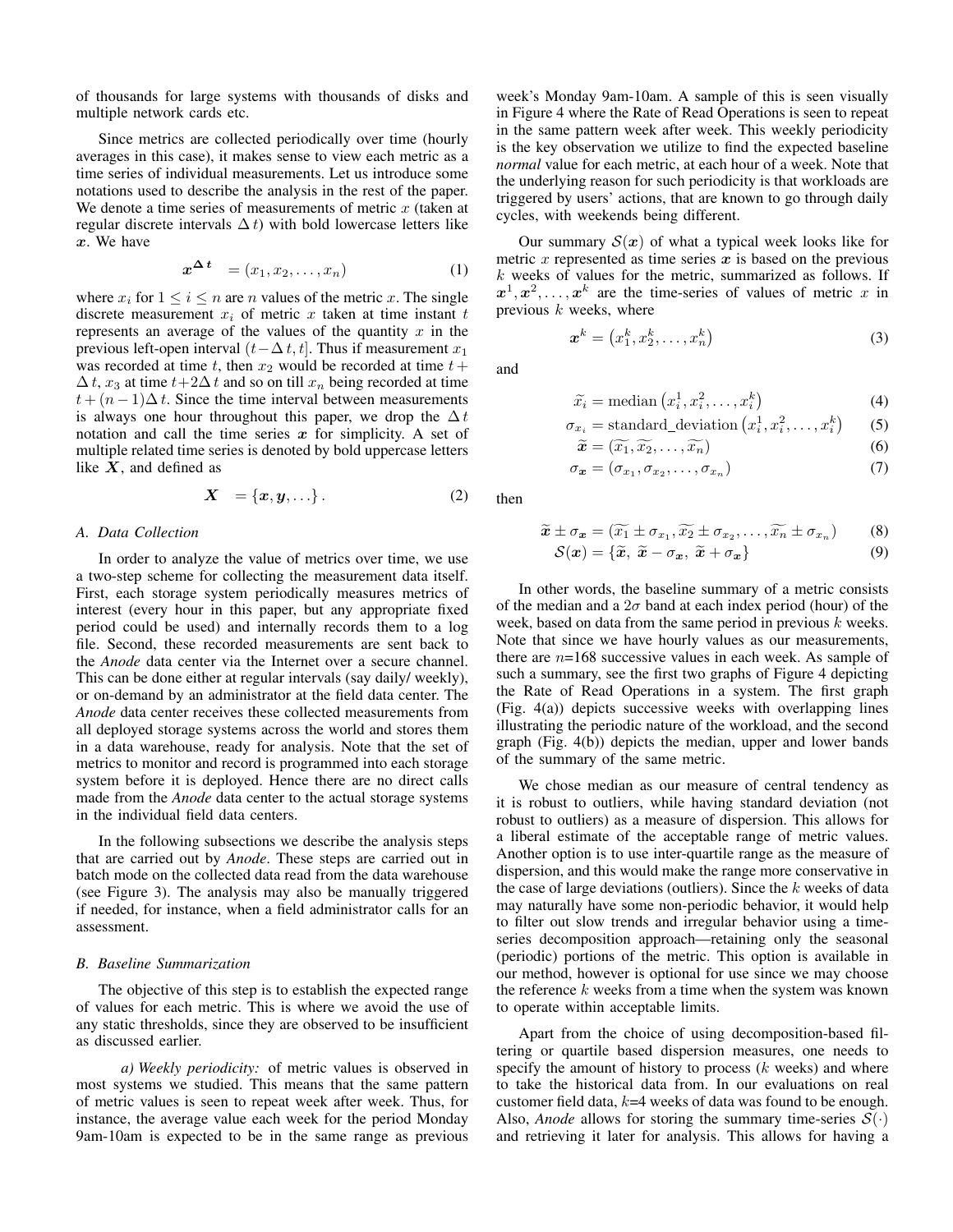

Fig. 4. Illustration of baseline summarization and anomaly detection steps for system-wide read operations per second from an actual field system.

known good summary being used repeatedly for assessment, and revised as needed.

#### *C. Anomaly Detection*

The next step is to use the summary  $S(\cdot)$  to mark deviations from this expected behavior in the duration being tested. Any value which lies outside the band of expected values is called an anomaly. We represent such anomalies as the value of an indicator function  $A(\cdot)$  defined as:

$$
\mathcal{A}(x_i) = \begin{cases} 1 & \text{if } x_i > \widetilde{x}_i + \sigma_{x_i} \\ 0 & \text{if } \widetilde{x}_i - \sigma_{x_i} \le x_i \le \widetilde{x}_i + \sigma_{x_i} \\ -1 & \text{if } x_i < \widetilde{x}_i - \sigma_{x_i} \end{cases}
$$
(10)

thus a time series  $x$  of metric values has a corresponding time series of anomaly indications represented as:

$$
\mathcal{A}(\boldsymbol{x}) = (\mathcal{A}(x_1), \mathcal{A}(x_2), \dots, \mathcal{A}(x_n))
$$
\n(11)

Naturally, anomalies may be positive (if the actual value is above the upper band from  $S(\cdot)$  for that hour of the week) or negative (if value is below the lower band). This can be seen in Figure 4(c) that shows the anomaly time series  $A(\cdot)$ for our sample metric. Apart from the existence of anomalous values indicated by  $A(\cdot)$ , we are also interested in a measure of the severity of the anomalous values. For this, we define a *normalized anomaly magnitude* function  $\mathcal{M}(\cdot)$  that measures the amount of deviation of a metric from the band of acceptable values  $S(\cdot)$  at each time index i as:

$$
\mathcal{M}(x_i) = \frac{x_i - (\widetilde{x}_i + \sigma_{x_i} \mathcal{A}(x_i))}{\max (x_i^1, x_i^2, \dots, x_i^k)}
$$
(12)

In this manner, we are essentially looking at the amount by which the metric value  $x_i$  falls outside the upper/ lower band of acceptable values (see Eq. (9)). In order for magnitudes to be comparable across metrics, we choose to normalize this deviation to the maximum value observed for the metric in the weeks used to create the baseline summary  $S(\cdot)$ . This gives rise to an anomaly magnitude time series represented as:

$$
\mathcal{M}(\boldsymbol{x}) = (\mathcal{M}(x_1), \mathcal{M}(x_2), \dots, \mathcal{M}(x_n))
$$
 (13)

This is a time series of positive and negative anomaly magnitudes as depicted in Figure 4(d).

#### *D. Aggregation and Scoring*

The previous steps dealt with time series of measured values of each individual metric, and marked anomalies in those values during the duration being assessed. We used a metric-specific summary created from past values of each metric. However, individual metrics indicating an anomalous value may be noisy/ error-prone and may or may not constitute a problem worth being escalated or considered significant. In order to suppress sporadic fluctuations in individual metrics that don't indicate a bigger problem, we make use of the fact that metrics in the storage system being monitored are naturally grouped in many ways. The strategy we use is to combine the anomaly time series  $A(\cdot)$  and normalized anomaly magnitudes  $\mathcal{M}(\cdot)$  of *multiple related metrics* appropriately (as described below). This serves the dual objectives of (a) creating more robust indications of when a problem occurs, and also (b) creating a way to assess specific sub-systems (storage partitions, disks, processors, protocols) within the given storage system.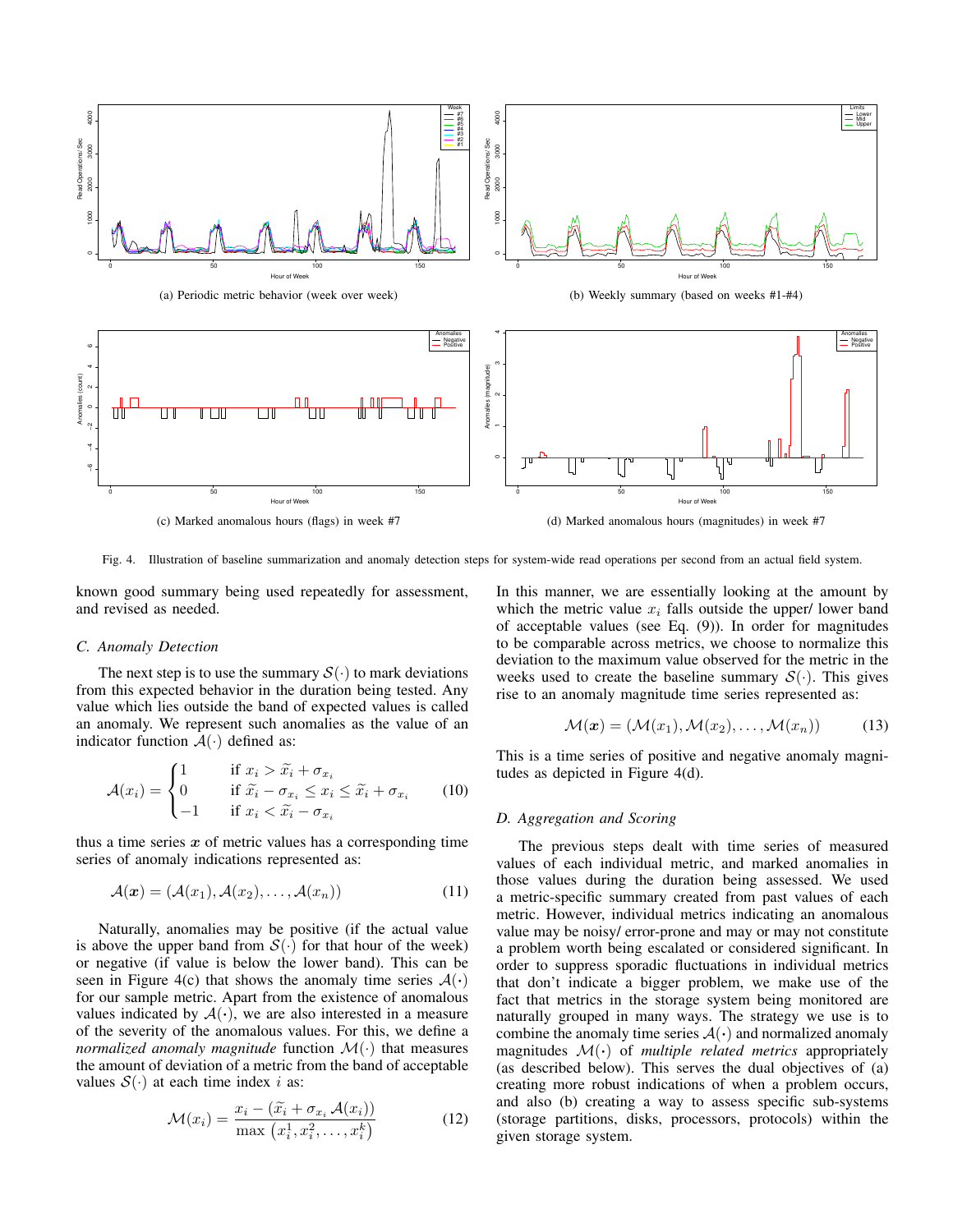*1) Aggregation:* First, we define an aggregation set  $G$  as a set of related metrics chosen from domain knowledge of the storage system internals. The set  $G$  is essentially a set of individual metric time series

$$
\mathcal{G} = \{x, y, \ldots\} \tag{14}
$$

and  $\#G$  is the cardinality of the set, i.e. the number of metrics in the aggregation set. These metrics may be of the same type (say latency at various points in the system), or correspond to the same sub-system (say all metrics corresponding to a particular disk or partition). This grouping may also be chosen from the knowledge of which metrics most effectively indicate a particular type of problem.

Next, for each specified aggregation set  $G$ , two time series are derived as follows. First, we define an anomaly count time series  $C(\cdot)$  that counts the number of metrics out of the set G that have an anomaly at each time index i (where  $1 \le i \le n$ , and  $n$  is the length of the assessment period) as:

$$
c_i = \sum_{g \in \mathcal{G}} |\mathcal{A}(g_i)| \tag{15}
$$

$$
\mathcal{C}(\mathcal{G}) = (c_1, c_2, \dots c_n) \tag{16}
$$

Note that we have used the absolute value  $|\mathcal{A}(\cdot)|$  of the anomaly indicator function, since we don't differentiate a negative anomaly from a positive anomaly for the aggregation step.

Similarly, we also define an aggregated anomaly magnitude time series  $\mathcal{L}(\cdot)$  by averaging the normalized anomaly magnitudes  $\mathcal{M}(\cdot)$  of the metrics in  $\mathcal{G}$ . We have, for  $1 \leq i \leq n$ ,

$$
l_i = \sum_{g \in \mathcal{G}} \frac{|\mathcal{M}(g_i)|}{\#\mathcal{G}}
$$
 (17)

$$
\mathcal{L}(\mathcal{G}) = (l_1, l_2, \dots l_n) \tag{18}
$$

Note that such a combination makes sense since each individual anomaly magnitude  $\mathcal{M}(\cdot)$  is already normalized.

At this stage, we further employ a threshold based scheme for assessing significant anomalies within a given aggregation set G. This is done via a significance indicator function  $\mathcal{F}(\cdot, \cdot)$ based on  $\mathcal{L}(\cdot)$  defined above. For this we externally configure two thresholds  $\pi$  and  $\theta$  where  $P_{\pi}(\cdot)$  denotes the  $\pi^{\text{th}}$  percentile value of the given set of numbers, and  $\theta \geq 1$  is a threshold on the average anomaly magnitude within the set  $G$ . Then we have:

$$
\mathcal{F}(\mathcal{G}, i) = \begin{cases} 1 & \text{if } (l_i \ge P_\pi(\mathcal{L}(\mathcal{G})) \text{ and } (l_i \ge \theta) \\ 0 & \text{otherwise} \end{cases}
$$
(19)

This gives us the final time series  $F(\mathcal{G})$  of raised anomaly flags for the aggregation set  $G$  as:

$$
\boldsymbol{F}(\mathcal{G}) = (\mathcal{F}(\mathcal{G}, 1), \mathcal{F}(\mathcal{G}, 2), \dots, \mathcal{F}(\mathcal{G}, n))
$$
(20)

Appropriate choice of the parameters  $\pi$  and  $\theta$  by users can make *Anode* liberal or conservative in assessing whether an anomaly is significant or not. Typical values are  $\pi = 50$ ,  $\theta = 2$  for a liberal assessment and  $\pi = 80$ ,  $\theta = 4$  for more conservative setting.

*2) Scoring:* There can be many possible such aggregation sets of metrics in a system. For instance, we may want to create an aggregation set for each storage space partition in the system. Then the count  $C(\cdot)$ , combined anomaly magnitude  $\mathcal{L}(\cdot)$  and raised anomaly flags  $\mathbf{F}(\cdot)$  will be known, as defined above, for each of the aggregation sets. The next step in our methodology is to come up with a score for each set, so that different aggregation sets may be compared with each other on some factors. Each score is a single positive scalar number calculated over the assessment period  $(n$  observations). There are several ways to come up with such a score, and we describe a few that are implemented in *Anode*.

*a) Total Anomaly Duration:* (TAD) is the simplest score, and counts the number of time periods in which an anomaly is flagged in the given aggregation set. This is expressed as:

$$
TAD(\mathcal{G}) = \sum_{i=1}^{n} \mathcal{F}(\mathcal{G}, i)
$$
 (21)

*b) Cumulative Anomaly Magnitude:* (CAM) is the sum of anomaly magnitudes  $\mathcal{L}(\cdot)$  in all the time indices of the assessment period, for the given aggregation set. This is expressed as:

$$
CAM(\mathcal{G}) = \sum_{i=1}^{n} \sum_{g \in \mathcal{G}} \frac{|\mathcal{M}(g_i)|}{\#\mathcal{G}}
$$
 (22)

*c) Mean Anomaly Count:* (MAC) is another simple measure that counts total number of metrics that raise an anomaly in each index of the assessment period, and then divides by the number of metrics involved in the set. Expression for MAC is as follows:

$$
\text{MAC}(\mathcal{G}) = \sum_{i=1}^{n} \sum_{g \in \mathcal{G}} \frac{|\mathcal{A}(g_i)|}{\# \mathcal{G}}
$$
(23)

# *E. Types of Analysis Output*

The core *Anode* methodology described here can be used for carrying out several kinds of analysis. A single system can be analyzed (on-demand, or automatically) for a given assessment duration to determine if a performance problem exists in the system, and if so where. The key enabling factor in each of the following analysis is the use of anomalies detected using the *Anode* method described earlier.

*1) Flag time-periods of impact:* This is the basic output meant to identify time periods within the requested assessment duration, when a performance problem has been flagged. Thus, for instance, an intermittent performance impact might be found for 3 of the 200 hours that were analyzed. Each subsystem/ resource in the system can be assessed in this manner, by using the corresponding set of metrics as an *aggregation set* (see Section IV-D).

This basic flagging of impacted time-periods allows further analysis to be triggered, and establishes a time-line of performance impact. This is beneficial also in the case that an expert needs to later look at the history of the problem, much after the actual impact occurs.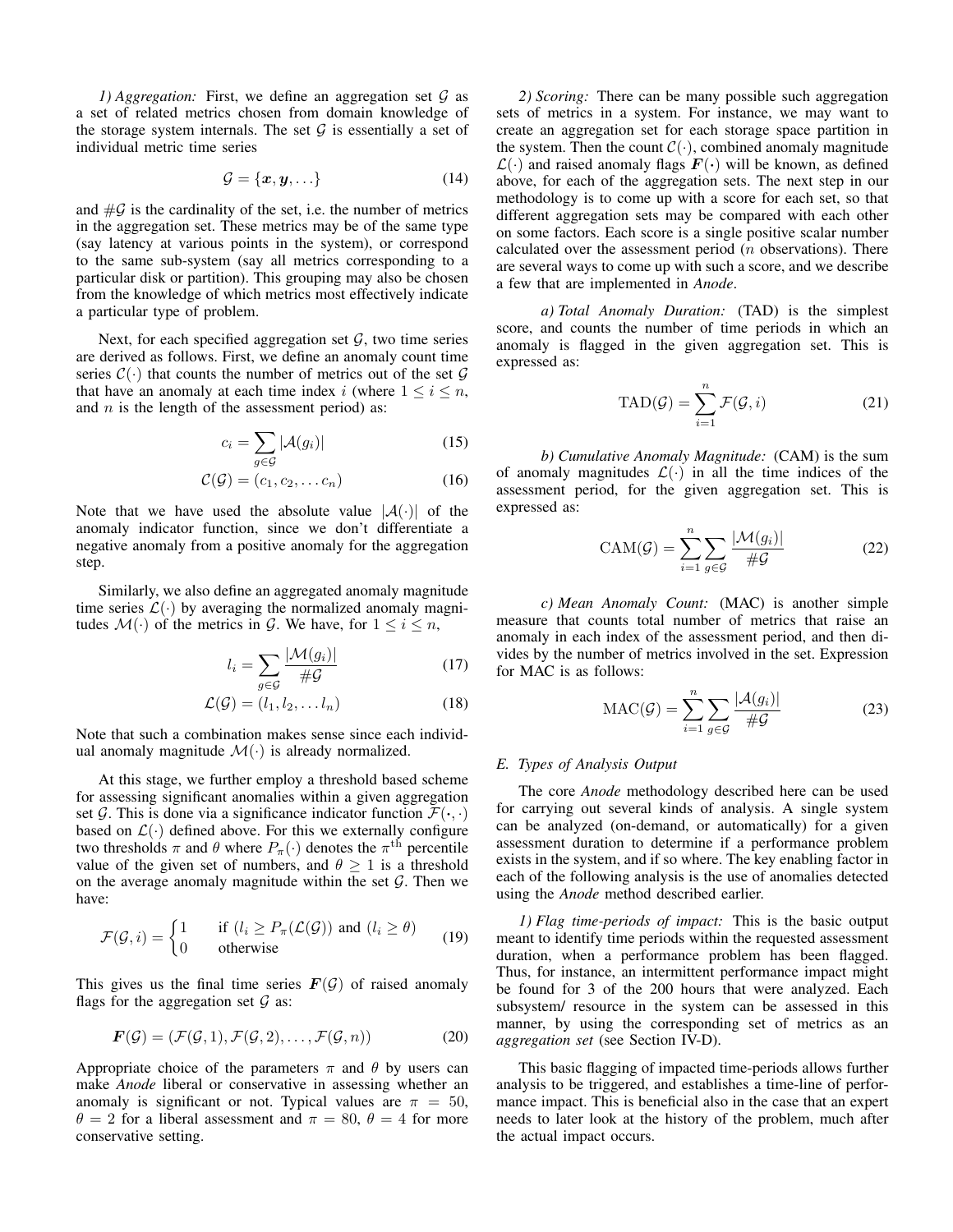*2) Pin-pointing affected parts:* Once some flag has been raised for any of the analyzed entities within the system, the corresponding score for each entity (see Section IV-D2) can be used to get an ordered short-list of affected entities that were flagged anywhere in the requested assessment duration. Thus, *Anode* helps not only in pin-pointing what parts of the system are affected (i.e. having a non-zero score), but also identifies an *ordered* list of most affected parts. For instance, one performance problem may impact several storage partitions hosting data. By looking at the scores for these partitions in descending order, the most affected partitions can be pointed out.

This is often an important step in identifying what is the impact of a problem on the availability of stored data. Identifying the most affected resources, data partitions, protocols etc. will often lead to quick diagnosis by focusing the attention of an administrator/ support expert to the correct place within a large system.

*3) Identify top symptoms:* A useful ability of *Anode* is the identification of top *symptoms* i.e. indicators of a performance problem experienced by a system. Indicators of hardware failures are usually clear—for instance a failed disk—but the same may not be true for performance problems. The root cause of the problem may be hidden and only its impact on different subsystems is seen.

*Anode* leverages its scoring mechanism (see Section IV-D2) to find the list of most affected metrics by applying it to each metric individually within each system that is analyzed. This list of top affected metrics in the system can often reveal the underlying cause quickly, when seen by an experienced administrator/ support engineer. For instance, if the metric for cache hit rate is showing an anomaly along with an anomalous increase in latency, then it makes sense to look if the nature of the workload changed in a way to make the system's cache less effective.

This section described the core analysis used in *Anode*. In the next section, we present validation, results and discussion for using *Anode* in both a controlled environment, as well as on historical data from actual production deployed storage systems.

# V. EXPERIMENTS AND FIELD-VALIDATION

In the following subsections, we demonstrate the efficacy of the *Anode* methodology by (a) using controlled experiments in a laboratory environment to establish the accuracy of anomaly detection when the cause and time of occurrence of the problem is known, and (b) by using actual past measurements from hundreds of storage systems deployed in production datacenters around the world to evaluate how our method fares in real world conditions, where the cause and time-periods of a problem are not known *a-priori*.

# *A. Lab validation*

The first step in our evaluation of the *Anode* methodology is to apply it in a controlled laboratory environment. This gives us two advantages over the use of field data. First, since the problem is created as part of our experiment, the cause and time-periods when the problem exists in the system is known.



Fig. 5. Setup for laboratory validation

This gives good ground-truth to evaluate the effectiveness of *Anode*. Secondly, a controlled environment helps in tuning some of the parameters of *Anode* to improve the accuracy of our method. Later, we also present results from actual field measurements, where we do not have existing periodic (hourly) assessments of the existence of a problem.

Our experiment setup (see Figure 5) consists of an NFS storage server with 16GB RAM, and a client virtual machine (VM) running Ubuntu 9.10 (Linux kernel version 2.6.31-22). For the experiments, we use a logical partition P in the storage system created by a RAID group consisting of 7 disks of 128 GB each, configured with dual parity RAID to protect against up to two disk failures. Two logical sub-partitions P1 and P2, 200 GB each, are created on partition P. 100 files with random data, 492 MB each, are created on P1. Total data set size for P1 is thus 48 GB, which is three times the storage system's RAM. This is to make sure that caching within the NFS server will not dominate the outcome of our experiments. A single 32 GB file with random data is created on P2. The sub-partition P1 is then exported via NFS and mounted directly within the client VM.

A workload generation tool in the client VM is used to generate I/O traffic on the files in P1. Even though these are essentially micro-benchmarks in a controlled lab environment, we still wanted the I/O patterns to mimic those observed in real setups. Hence, our workload generator (called *Patio*) emulates four concurrency patterns (*A, B, C, D*) observed from actual deployments (for instance, see Figure 6). The specifications of workloads with varying parameter combinations is given in Table I. These are chosen from commonly observed values seen in the field. Thus a combination of one concurrency pattern and one workload gives us a description of the input I/O traffic used in a single experiment.

Since our method detects performance impact, we also need ways to artificially create a disturbance in our experiment setup. For this we follow three scenarios:

Secondary workload scenario uses another load generator (internal to the NFS server, see Figure 5) to generate a disturbance workload on P2 to emulate a performance problem in the storage system caused by interference from any workload apart from the primary client VM. We use two sets of such internal workload called *Anomaly-1* and *Anomaly-2* in Table I.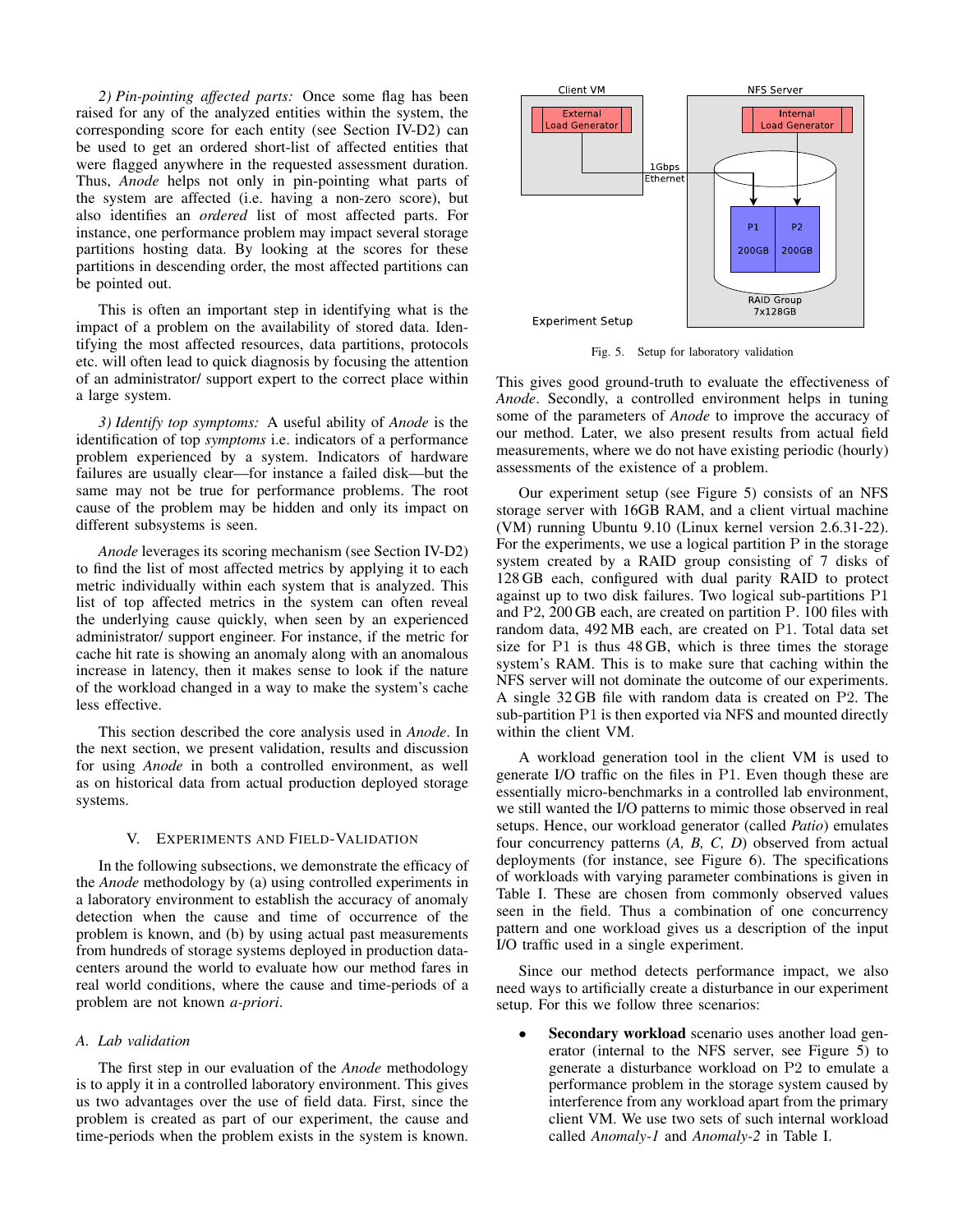TABLE I EXPERIMENT WORKLOAD DESCRIPTION

| Workload  | Read Ops $(\%)$ | Random Seek $(\% )$ | Concurrency |
|-----------|-----------------|---------------------|-------------|
| Client-1  | 60              | 80                  | A, B, C, D  |
| Client-2  | 60              | 20                  | A, B, C, D  |
| Anomaly-1 | 100             | 80                  | 128         |
| Anomaly-2 |                 | 80                  | 128         |

- Degraded RAID scenario artificially fails one disk in the RAID group, while no spare disks are available. Hence, the RAID subsystem has to reconstruct the data of the missing disk on-the-fly by using the parity information. This is denoted as *Anomaly-3*.
- **RAID reconstruction** scenario is an extension of degraded RAID, where a spare disk is added to the system. Then the RAID system starts reconstructing the data of the disk that had failed earlier, on to the new spare disk. While the system can intelligently do this in the background to avoid impacting the foreground workload, we force immediate reconstruction to make the impact more direct, for the purposes of our test. For simplicity, this is always combined with *Anomaly-3* in the same experiment, to give three overall combinations of disruptions.

In this manner, we used four input concurrency patterns, along with two workload combinations, and also three sets of artificially injected disruptions. This leads to 24 experiments, each of which was repeated four times. Each experiment is structured as follows (see example in Figure 6).

- Weekly periodic customer workload pattern is emulated on the storage system for a period equivalent to five weeks and periodic averaged measurements of metrics from the system are collected. To keep time tractable, an hour is scaled down to a minute. Hence the customer workload pattern repeats every 168 minutes (representing 168 hours of a week) for a period of 168\*5=840 minutes (representing five weeks) as shown in the first two graphs of Figure 6.
- A problem is triggered for some period of time once or multiple times during the fifth week of the emulated customer workload and the start and end times of each triggered anomaly is recorded to create a disturbance time-line (for instance, graph three in Figure 6).
- The collected periodic metric measurements from the system are analyzed using *Anode* by taking the first four weeks as the reference period for creating a summary and the last week is assessed for anomalies. The resulting anomaly time-line output is then compared with the recorded disturbance time-line hour-by-hour (minute-by-minute in our experimental setup).

*1) Per-experiment results:* The following standard statistics are collected for each experiment:

- True Positives (TP): Number of periods where anomaly was indicated by *Anode* matching with the actual anomaly time line.
- False Positives (FP): Number of periods where anomaly was indicated by *Anode*, but there wasn't any actual anomaly present. And similarly,



Fig. 6. Time-lines from one laboratory experiment. The disruption created on P2 in the end is clearly seen to impact the latency of P1.

- True Negatives (TN): *Anode* didn't indicate an anomaly and none was actually present.
- False Negatives (FN): *Anode* didn't indicate an anomaly when there was an actual disruption.

These can be used to derive the following set of standard statistical measures, which have their usual meaning from statistics:

True Positive Rate (TPR) = 
$$
\frac{TP}{TP + FN}
$$
 (24)

False Positive Rate (FPR) = 
$$
\frac{F}{FP + TN}
$$
 (25)

$$
Precision = \frac{TP}{TP + FP}
$$
 (26)

$$
Accuracy = \frac{TP + TN}{TP + FN + FP + TN}
$$
 (27)

As mentioned earlier, an assessment (along with the above stats) is available for each *aggregation set* (see Section IV-D). For instance, in our experiment setup, we generate assessments for two kinds of aggregation sets (a) one *system* aggregation set that consists of all system-level metrics (total rate of operations, average latency, etc.) and system-wide resources (e.g. CPU utilization). Also, we generate (b) one aggregation set per *partition*, so that we may compare impact felt by each. In order to derive the statistics given above for a given system, we compare two approaches:

- Use the *system* aggregation set itself as the overall assessment, and
- Combine the *partition* level aggregation sets using a weighted sum, where weights are based on the total number of I/O operations seen by each partition in the assessment duration. This is passed through a percentile threshold to come up with a combined assessment across partitions.

Figure 7 depicts the anomaly detection output for the experiment of Figure 6 with system level aggregation set (first graph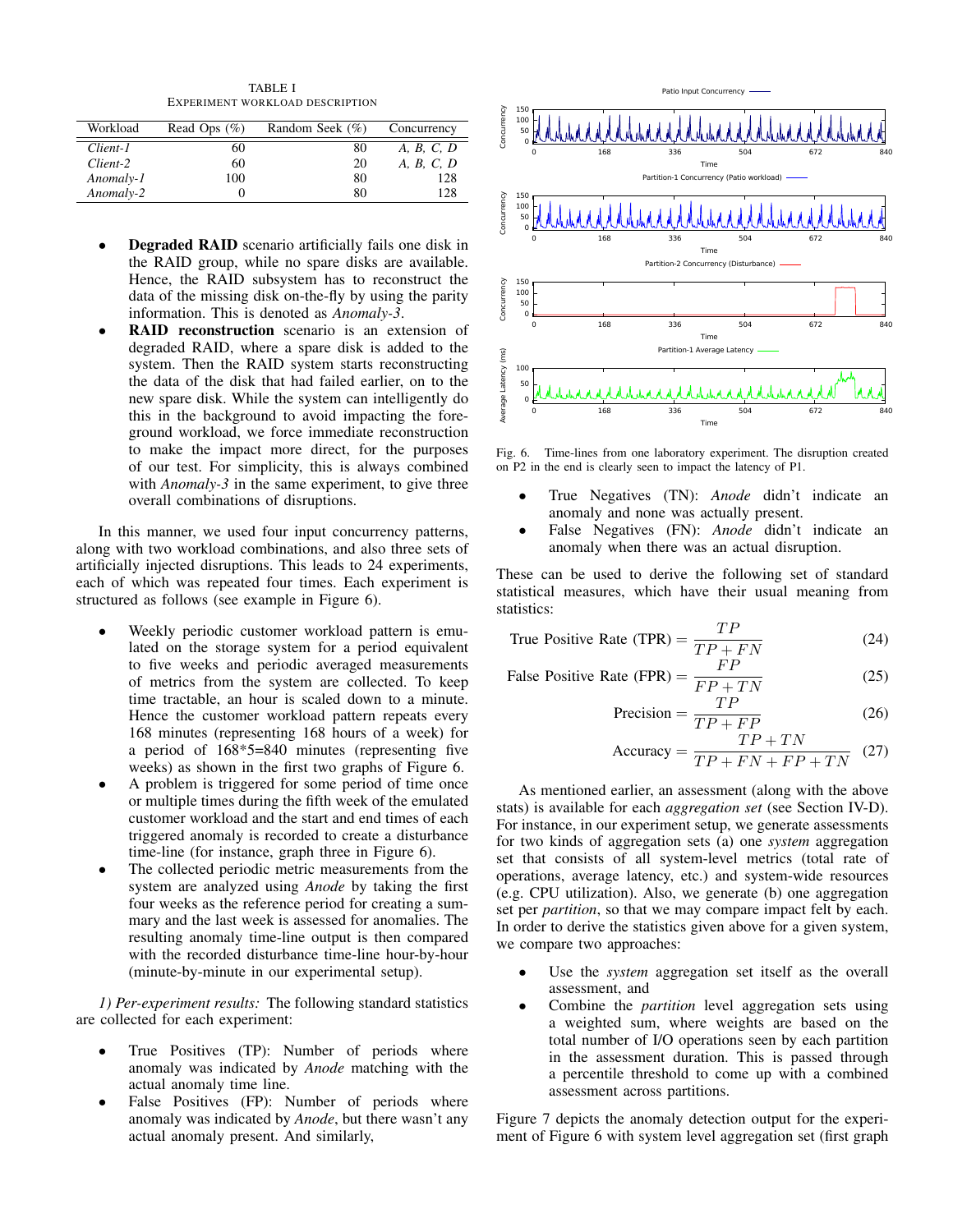

Fig. 7. Sample of anomaly detection with four ways of overall assessment.

in Figure 7) as well as partition-level aggregation with  $50^{th}$ ,  $75<sup>th</sup>$  and  $90<sup>th</sup>$  percentile filters. Each set of graphs in the figure depicts the problem time line, combined anomaly magnitude, and flagged anomalies detected by *Anode*. As can be clearly seen, a  $75<sup>th</sup>$  percentile filter on the combined magnitudes (third set of graphs) seems to work better (best visual match between problem time line and flagged anomalies). A more detailed comparison of the statistical metrics defined above for all these assessment methods across all experiments is presented below.

Another useful way to assess the effectiveness of such a methodology is via the well-known *Receiver Operating Characteristic* (ROC) plot. This is a scatter plot between TPR on the  $y$ -axis and FPR on the x-axis. A formal description of ROC is left out due to space constraints, but in a nutshell, the ROC curve reveals the TPR attained for a certain amount of FPR. The ideal point for a method to be on this graphs is at the top-left corner where TPR=1 and FPR=0. A curve of TPR vs. FPR is obtained (called the ROC curve) as we vary a threshold to convert anomaly magnitudes into anomaly flags (instead of the definition in Section IV-C). For instance, see Figure 8 for sample ROC curves for four metrics from one experiment (all four repetitions). Here the  $y = x$  diagonal represents chance behavior, with curves above diagonal being better. A related statistic is the Area Under ROC Curve (AUC). This is the area enclosed between the ROC curve and the TPR=0 and FPR=1 lines. We use a derived value called Area Above Diagonal (AAD) defined as:

$$
AAD = AUC - 0.5 \tag{28}
$$

This value being positive means better detection of the problem by that metric (Figs. 8(a), 8(b)). If the AAD value is close to zero or negative (Figs. 8(c), 8(d)), it means that the metric does not do a good job of detecting the problem timeperiods. We calculated AAD for *each metric* used in the sample experiment above. Figure 9 depicts the spread of AAD values where the x-axis is each metric from the experiment sorted in descending order of their AAD values (note that metric names have been omitted to keep the graph legible). In this manner, one can select the metrics that best indicate a problem (i.e. *symptoms* of the problem).

While ROC requires knowing the ground-truth value, other scoring mechanisms described in Section IV-D2 do not have this limitation. These may be used to find most impacted metrics in any system being analyzed for the first time. Looking across aggregation sets instead of metrics, one can use these scoring mechanisms as ranks for instances of partitions, resources etc. The most impacted partition, would have the highest score, and so on.

*2) Summary across experiments:* Moving beyond the sample experiment, let us look at summary stats across the 24 combinations of experiments described earlier. In order to assess *Anode*, we show three types of graphs for statistics gathered across the 24 experiments. These graphs (see Figure 10 for instance) are:

- Summary statistics: Median true positive rate (TPR), false positive rate (FPR), precision and accuracy across the 24 experiments. Ideally, TPR should be 1.0, FPR should be 0.0, precision should be 1.0 and accuracy also should be 1.0.
- Breakup of TPR vs. FPR: Histogram spread of FPR across the 24 experiments (called cases in the graphs). We have binned the TPR and FPR into bins of size 0.25, to get an idea of how the spread looks across the range of FPR observed in the 24 experiments.
- Breakup of FPR vs. TPR: Similar to the previous one, this is a histogram spread of TPR across the 24 experiments.

Note that each of the 24 experiments was repeated four times in order to assess the difference between different runs. We found that the error margins for the artificially generated disturbance time-line and the corresponding anomaly magnitude time-line are less than 1% for four runs of the same set of experiments. Since the error margins are negligible we have used results from only one randomly chosen run, out of the four repetitions, to represent each of the 24 experiments in the results here.

The results depicted in Figure 10 present the aggregate stats for 24 experiments across the four types of overall per-experiment assessment, i.e. system-only and partitionweighted-sum with three percentile thresholds (50, 75, 90). Clearly, the system-only assessment (see Figure  $10(a)$ ) is not very good even though it has the highest true positive rate (TPR). This is because it has higher false positive rate (FPR), lower accuracy and precision compared to the others. The intuitive explanation for this is that system-level metrics are a superimposition of all the processes/ workloads in the system, and hence have higher false positives when compared to a given problem time-line.

Looking at each partition-level assessment results in b on an hourly basisetter separation of behaviors between workloads that are usually tied to one or more partitions. This is illustrated in the high TPR, low (almost negligible) FPR and high precision and accuracy scores for the partition-weighted-sum based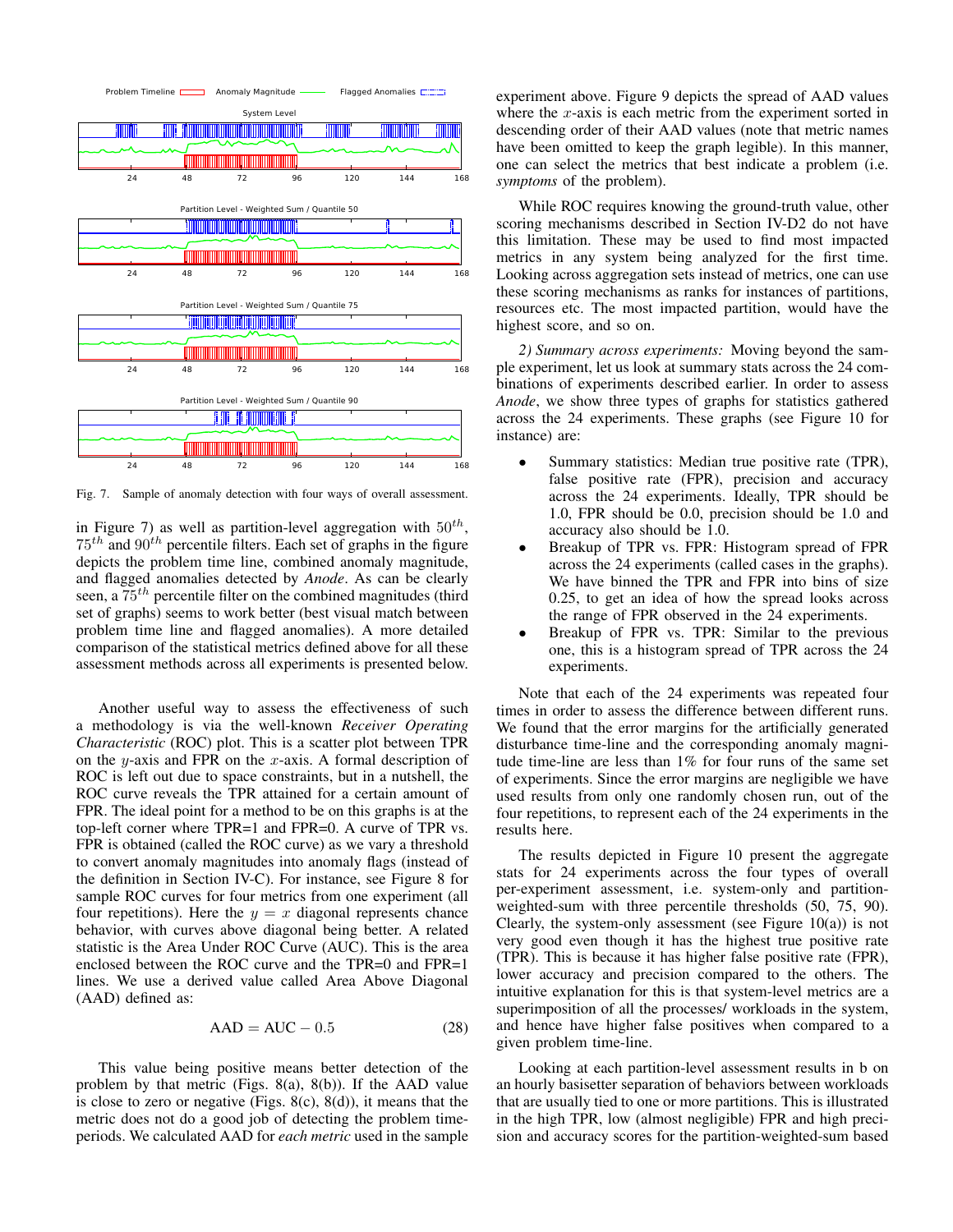

Fig. 8. ROC curves for four metrics with (a),(b) showing high area above diagonal (AAD), (c) showing negative AAD, (d) showing close to zero AAD.



Fig. 9. Ranking metrics by the area (AAD) between the ROC curve and the diagonal value in a single experiment reveals that some metrics (with high positive AAD) are well suited to detecting a problem, while others (with zero/ negative AAD) are ill-suited.

overall assessments in Figure 10(a). The other advantage of using the per-partition assessment approach is that the relative scores (as defined in Section IV-D2) of each partition given by *Anode* allow us to pin-point the most affected partitions. Typically each partition is mapped to a single user-application/ workload, thus aiding the experts in focusing their diagnosis on those applications.

Looking at the histograms of FPR (first column of Figure 10(b)) reveals some interesting observations. Using a relaxed threshold  $(50<sup>th</sup>$  percentile) over the combined anomaly magnitude results in some false positives, and those are limited to some cases where high FPR is observed (second row of Figure 10(b)). Here either most cases have low FPRs (0.0 to 0.25 bin) or very high FPR (0.75 to 1.00 bin). Thus the low  $(50<sup>th</sup>$  percentile) threshold is particularly bad for a significant subset of the 24 experiments. The two higher thresholds  $(75^{th}$ and  $90<sup>th</sup>$  percentile) perform much better in this regard, with all 24 experiments being in the low FPR (0.0 to 0.25) bin as seen in the last two rows of Figure 10(b).

Looking at the TPR histograms (second column of Figure 10(b)) reveals the dual of this behavior. Using a relaxed threshold of  $(50<sup>th</sup>$  percentile) gives very high median TPR (Figure 10(a)), at the cost of some small amount of FPR. TPR is high across the 24 experiments, as depicted in the TPR histogram (right-most graph in the second row of Figure 10(b)). The more conservative thresholds of  $75^{th}$  and  $90<sup>th</sup>$  percentile have progressively lower median TPR, but zero/ negligible FPR as depicted in Figure 10(a). However, as the TPR histograms (last two rows of Figure 10(b)) reveal, the spread of TPR values has increased (over that of  $50^{th}$ )

percentile), with a significant number of the 24 experiments falling in the low TPR bin (0.0 to 0.25).

Based on the observations given above, the choice of threshold percentile to use in *Anode* is carried-out as follows:

- The high threshold of  $90<sup>th</sup>$  percentile performs slightly worse overall compared to the medium  $75^{th}$  percentile. Hence the slightly better (with little to no downsides)  $75<sup>th</sup>$  percentile threshold is preferred.
- Choice between  $50^{th}$  and  $75^{th}$  percentile is trickier, since  $50<sup>th</sup>$  percentile gives higher TPR at the cost of some FPR, while  $75^{th}$  percentile gives lower TPR, but has the negligible FPR.
- Precision and accuracy are highest for  $75<sup>th</sup>$  percentile.
- Overall, we select the  $75<sup>th</sup>$  percentile threshold, to avoid false positives, while still having reasonably high rate of true positives. The intuition being that in a detection and diagnosis setup, having false indications (higher false positives) is more problematic than missing some anomalies (lower true positives).
- The particular threshold numbers were chosen here just for illustration, and this is a parameter configurable by advanced users of *Anode*.

To summarize, the results from our laboratory based study of 24 scenarios shows that *Anode* is able to mark the anomalous periods with high success rate (TPR  $> 90\%$ ) and very low false alarms (negligible FPR). Next, we move to validation over measurement data collected from actual field deployments, which will have much more variability and noise than the controlled environment used up to this point.

# *B. Field validation*

The laboratory experiment based results showed that *Anode* can catch anomalous durations successfully. Now, one would like to evaluate how well it fares on real performance-related cases filed in the past by customers. However, there is one problem with this study of field data. While *Anode* indicates anomalies in the system on an hourly basis, the corresponding truth value available to us from a field-incident report (case) is the begin and end time. This truth value does not accurately represent what has happened in the given system on a hourby-hour basis. Three particular problems arise:

• A customer will typically file a case only after they have *noticed* a performance problem. The problem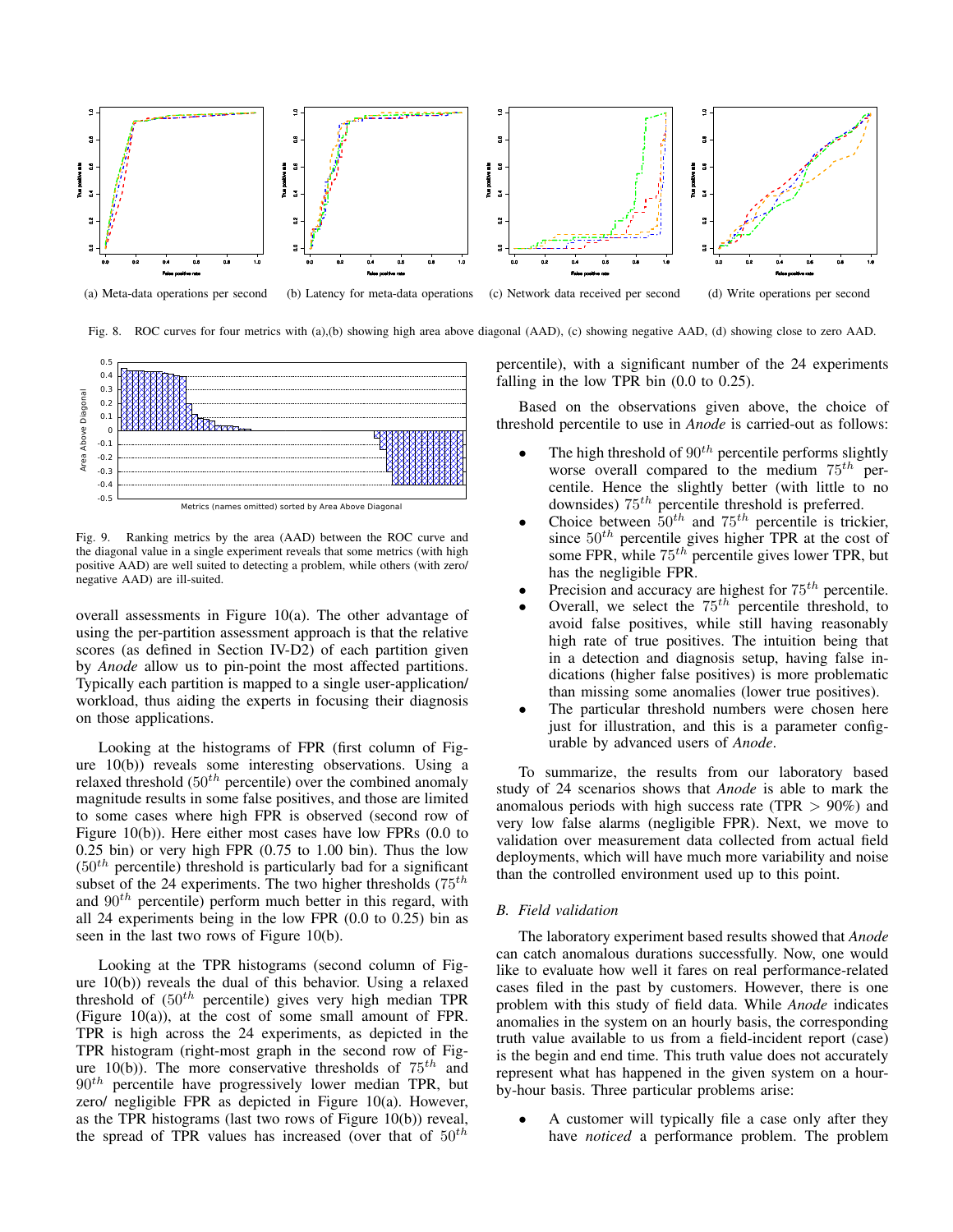

Fig. 10. Summary of results from laboratory validation

may have been existing (perhaps to a lesser degree) much before the case is filed.

- The case may remain open for a long time after the actual problem has been solved (e.g. for cross-checks).
- The actual performance impact may be intermittent coming and going within the duration that a case is open. *Anode* catches this on an hour-by-hour basis, but the same is not reflected in the case-open-close time-line.

Thus there is no way to accurately establish an hour-byhour truth value for comparison, like we had in the case of laboratory experiments. We work around this limitation by augmenting the case open-close dates in the following manner:

- Anomalies flagged by *Anode* just before the start of the case (within the duration being analyzed) are counted as true positives, since they would indicate existence of the problem before the case was opened.
- Negative outputs (no anomaly flagged) after at least one anomaly has been indicated, but before the close of the case, are counted as true negatives, since these would reflect that the impact has been fixed.

This is as close as we can get to a (so-called) *golden standard* assessment readily for the study of field deployments. A more detailed manual assessment at hourly granularity is sometimes possible, but it would involve far too much expert manpower to create for the purposes of this paper.

With that done, we can now assess any performance case. For this part we analyze 423 actual cases/ incidents (that were deemed by experts to be performance-related) from actual field-deployed storage systems. The summary of results for this analysis are presented in Figure 11 in the same format as those of the laboratory experiments.

As in the case of laboratory experiments, using only system-wide metrics (see Figure  $11(a)$ ) is not very useful. Here it has a low (about 17%) median true-positive rate with very low false-positive rate. This could be usable due to the low false positives, but the lack of true positives is undesirable. Assessments using a weighted sum of individual partition-level assessments are much better even for field deployments. Here weights are based on the number of total operations done over the assessment period. Across all three thresholds depicted (see Figure 11(a)), the  $75<sup>th</sup>$  percentile threshold shows the best combination of statistics (high TPR, precision, accuracy and low FPR) even in the case of field-validation.

Across the board, the false-positive rate (FPR) is higher in the case of field measurements. This is natural, given that laboratory experiments were done in a controlled environment, but the systems here are serving actual production workloads. Even so, the FPR is not very high, being approximately around the 5% mark (median) for our chosen setup of  $75<sup>th</sup>$  percentile threshold with partition-level weighted sums (Figure 11(a)). Also recall that this field validation is across 400+ actual cases, compared to merely 24 experiments in the laboratory. Some other observations from the field validation are:

- True-positive rate (TPR) remains high for our chosen setup  $(75<sup>th</sup>$  percentile threshold with partition-level weighted sums) between lab and field results, showing the consistency of the method.
- The slightly higher FPR can be explained as above. This however, also reflects in lower, but very usable accuracy (75% median) and precision (65% median) for our chosen setup (Figure  $11(a)$ ).

Overall, the field-data based validation results show good promise in using *Anode* for drilling down into a single case with the use of anomalies, and scoring of metrics, metric sets and other objects. As mentioned in the introduction, focusing the experts attention to the most affected areas could give significant boost to reduction of the time taken to detect and address performance problems. Likewise, automated methods